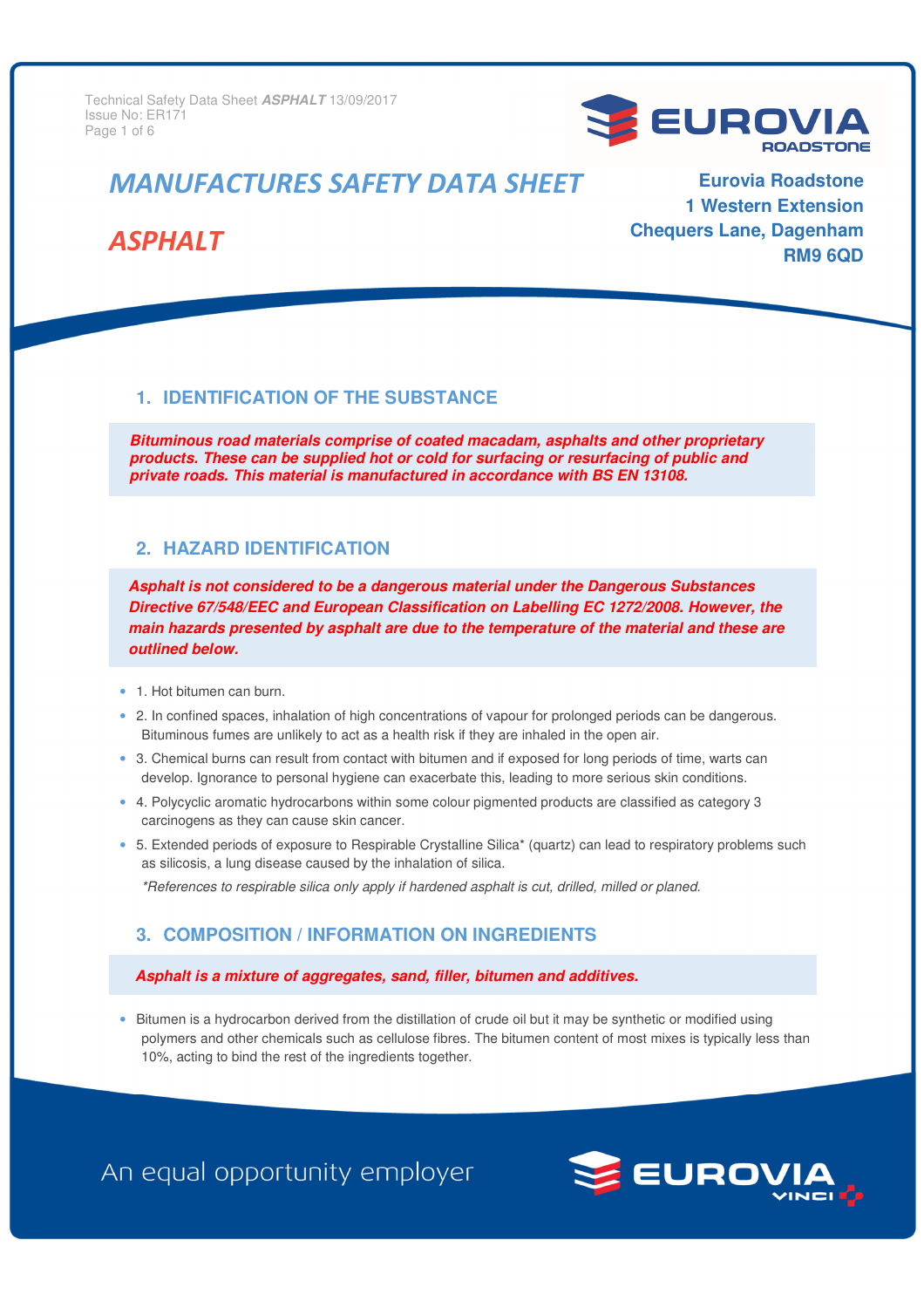Technical Safety Data Sheet **ASPHALT** 13/09/2017 Issue No: ER171 Page 2 of 6



- Aggregates used in asphalt may be naturally occurring (e.g. limestone, granite, gritstone, sand etc), artificial (e.g. slag aggregates) or recycled (e.g. road planings, inert construction and demolition waste, glass etc).
- Fluxing oil, latex, pigments and none inert fillers (e.g. ash and other additives) may also be included in specific products.
- Recycled products may also be used for specified applications and thus unknown compounds may be introduced into the mix during the recovery process.

| <b>Hazardous Ingredient</b> |                      |          |                              |                                      |  |  |  |
|-----------------------------|----------------------|----------|------------------------------|--------------------------------------|--|--|--|
| Substance<br>Name           | FC.<br><b>Number</b> | $\%$     | <b>DSD</b><br>Classification | CI P<br>Classification               |  |  |  |
| Crystalline<br>Silica*      | 238-878-4            | Variable | Xn: R48/20                   | <b>H372; STOT</b><br>RF <sub>1</sub> |  |  |  |

#### **4. FIRST AID MEASURES**

**General Measures - If injury develops from contact with hot bituminous material you should: Rest, keep warm and obtain medical attention.** 

- **Inhalation**: Immediately move into fresh air. If breathing difficulties are experienced, seek medical attention. If breathing has stopped, begin artificial resuscitation and seek medical attention immediately.
- **Skin Contact**: Burns caused by contact with hot material should be cooled immediately with significant amounts of cold water and the material removed with vegetable oil under medical supervision. No attempt should be made to remove anything from the burn area (e.g. clothing that it is adhering to the skin) unless breathing is being impaired. Bitumen may be removed under medical supervision.
- **Eye Contact**: If material is hot, apply the same measures as above for 'skin contact'. If the material is cold, immediately and thoroughly wash out with eye wash solution or clean water for 10 minutes, seeking medical attention.
- **Ingestion**: Move into fresh air. If person is conscious, rinse out mouth and give water to drink. Seek medical advice and do not induce vomiting.

## **5. FIRE FIGHTING MEASURES**

**Water and CO2 extinguishers are not suitable for fires ignited by live electrical equipment or flammable gasses, which can be the most common sources of fires.** 

- **Suitable Extinguishing Media**: Dry powder or foam extinguishers.
- **Unsuitable Extinguishing Media**: Do not use water or CO2. These types of extinguishers are only suitable for lower classifications of fire, those of which are unlikely to be seen onsite.
- **Special Exposure Hazards in Fire**: Hydrocarbon fumes may be released, including other hazardous combustion products such as smoke.
- **Special Protective Equipment for Fire Fighters**: Full protective equipment including suitable respirators or breathing apparatus must be worn.

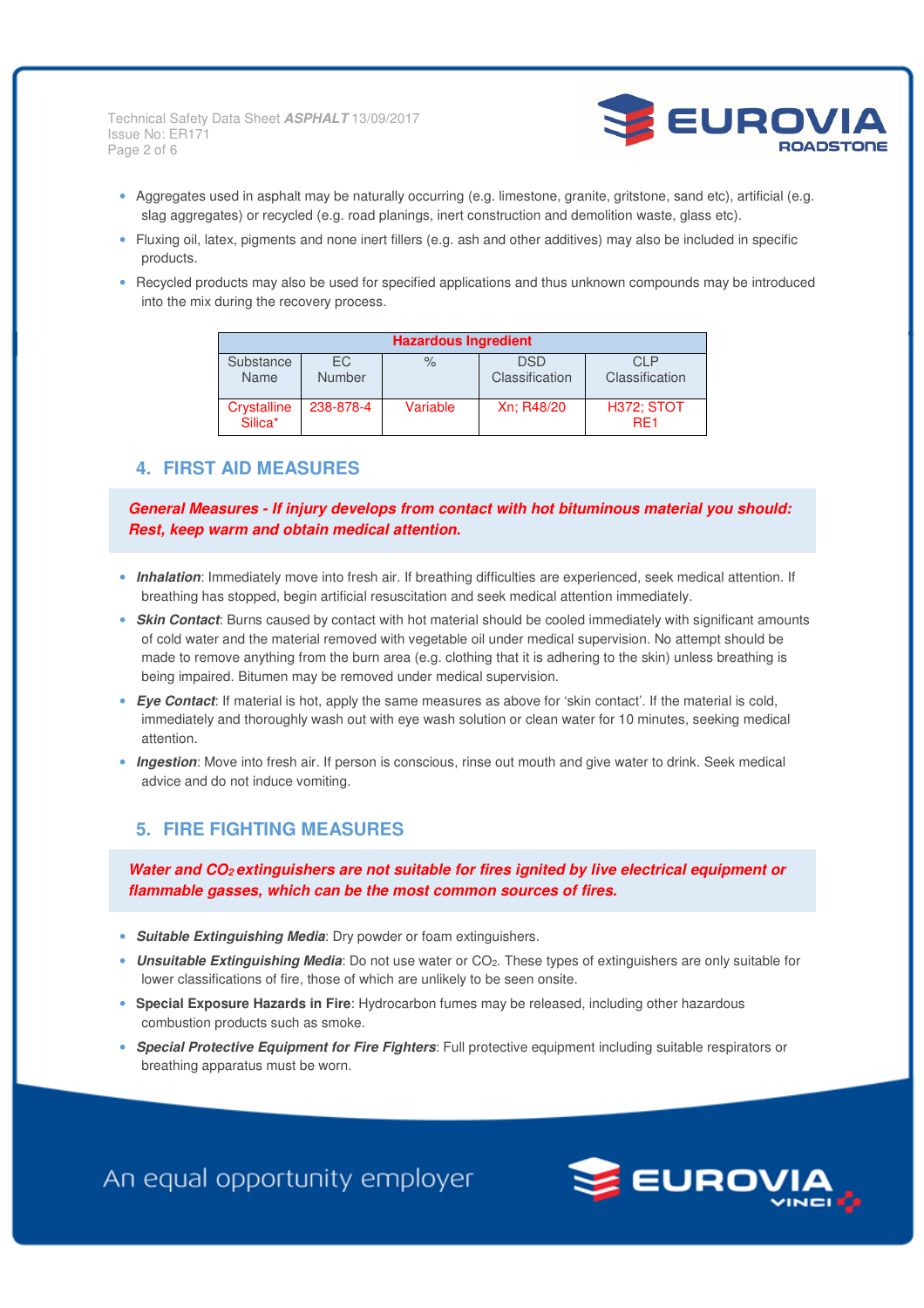I edifilidai Balety I<br>Issue No: ER171 Technical Safety Data Sheet **ASPHALT** 13/09/2017 Page 3 of 6



### **6. ACCIDENTAL RELEASE MEASURES**

**Bitumen may be removed from road making tools and machinery using a proprietary tar and bitumen remover, normally a hydrocarbon solvent. However, this method is not suitable for removal of bitumen from already macadamed surfaces. Reference should also be made to the supplier's safety data sheet prior to use to ensure adequate health, safety and environment protection measures are employed.** 

- **Personal Precautions:** Wear overalls, heat-resistant safety boots and gloves. Suitable respiratory protection should be worn in areas with poor ventilation. Personal protective equipment guidance is given in Section 8 and Section 7 provides guidance on handling the product.
- **Environmental Measures:** Entry into watercourses, drains and ditches should be avoided. Materials should be stored in a dry area free from potential chemical contamination or fire when situated near water systems.
- **Method of Cleaning:** Hot material spills should be quickly cleared using suitable mechanical methods before the material sets. Tools and machinery with a bitumen remover may be used to scrape up the bitumen, but the supplier's safety data sheet should be consulted before use.

# **7. HANDLING AND STORAGE**

- **Handling:** The product should be handled in a way which minimises contact with the eyes and skin. Inhalation of fumes should be avoided as far as is possible. If this is not possible then the product should be handled so that fume concentration and exposure time is limited. If there is a risk that vapours may form, then steps should be taken to put additional ventilation in place. Handle away from sources of ignition and heat. Do not smoke, eat or drink during use.
- **Storage:** Hot asphalt is normally used upon receipt. Cold mixed or extended life materials should be stored in a secure, clean and dry area free from the risk of chemical contamination. Refer to the relevant Technical Data Sheet for the specific product.

# **8. EXPOSURE CONTROLS / PERSONAL PROTECTION**

**Measures should be taken to prevent the inhalation of vapours/fumes. This should be achieved by ensuring asphalt is only laid in well ventilated areas. The inhalation of dust produced from cutting, drilling, planing or surface treatment of hardened asphalt should be managed by filtration, extraction and suppression.** 

| <b>Exposure Control Limits / Source</b>        |                               |                               |                        |                                  |                                                                |  |  |  |
|------------------------------------------------|-------------------------------|-------------------------------|------------------------|----------------------------------|----------------------------------------------------------------|--|--|--|
|                                                | a)<br>asphalt<br><b>Fumes</b> | b)<br>asphalt<br><b>Fumes</b> | Total<br><b>Dust</b>   | <b>Respirable</b><br><b>Dust</b> | <b>Respirable Quartz -</b><br>(Crystalline Silica*<br>$SiO2$ ) |  |  |  |
| Workplace<br><b>Exposure Limit</b><br>(W.E.L.) | 5mg/m <sup>2</sup>            | $10$ mg/m <sup>2</sup>        | $10$ mg/m <sup>2</sup> | $4$ mg/m <sup>2</sup>            | $0.1 \text{mg/m}^2$                                            |  |  |  |
| <b>Time Weighted</b><br>Average<br>(T.W.A)     | 8hrs                          | 15mins                        | 8hrs                   | 8hrs                             | 8hrs                                                           |  |  |  |

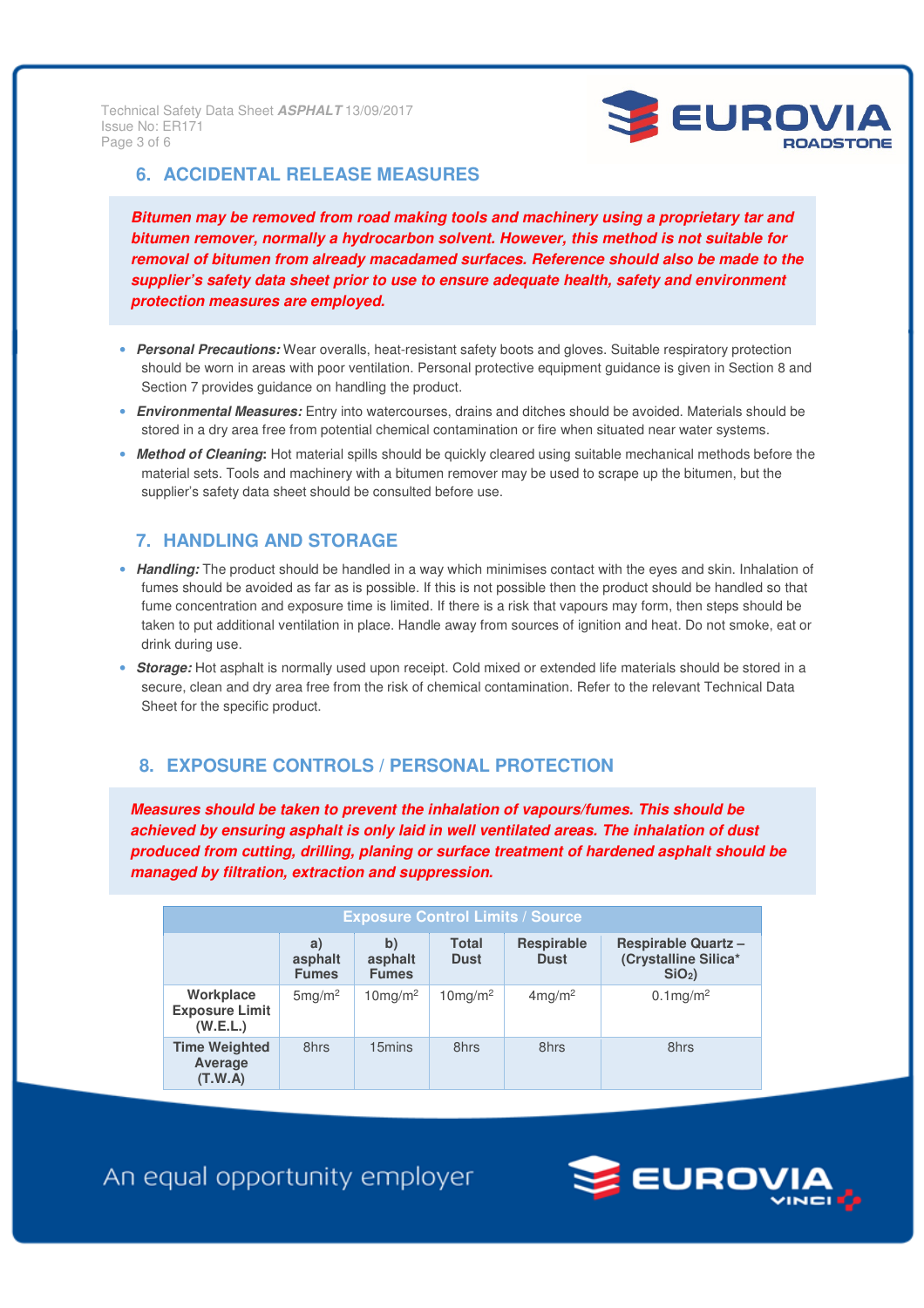Issue No: ER171 Technical Safety Data Sheet **ASPHALT** 13/09/2017 Page 4 of 6





**Respiratory Protection:** Respirators should be worn if fumes are likely to be present in significant quantities to keep exposure below the Workplace Exposure Limits stated above. For respirator requirements, the Chemical Agents Directive advises the use of a particulate filter type P3 or equivalent and an inorganic type B or equivalent.



**Skin Protection:** Overalls or full length clothing should be worn to protect skin from burns and prevent bitumen permeating through to the skin. To protect against foot injuries, heat resistant safety boots are advised. Impervious gloves and overalls should be worn. Gloves should be removed and hands thoroughly washed before handling food or drink. Skin barrier cream can be used to reduce chances of sustaining skin burns.

**Eye Protection:** Goggles should be worn if there is a risk of product entering the eyes.

## **8. PHYSICAL AND CHEMICAL PROPERTIES**

**Physical and chemical properties will vary dependent on the material source, but generic asphalt properties are described in the displayed table.** 

| Appearance                  | <b>Black coated</b><br>granular solid     |  |  |
|-----------------------------|-------------------------------------------|--|--|
| Odour                       | Strong<br>characteristic<br>bitumen odour |  |  |
| рH                          | Not applicable                            |  |  |
| Boiling point/range         | Not determined                            |  |  |
| Melting point/range         | 90-100°C                                  |  |  |
| Flash point                 | $>200^{\circ}$ C                          |  |  |
| Flammability                | Not determined                            |  |  |
| <b>Auto Flammability</b>    | $>230^{\circ}$ C                          |  |  |
| <b>Explosive properties</b> | Not applicable                            |  |  |
| Oxidizing properties        | Not determined                            |  |  |
| Vapour pressure             | Not applicable                            |  |  |
| Relative density            | Above 2.00                                |  |  |
| <b>Water solubility</b>     | Insoluble                                 |  |  |
| <b>Fat solubility</b>       | Not determined                            |  |  |

#### **9. STABILITY AND REACTIVITY**

**Asphalt is typically stable at normal temperatures (less than 230°C) and under recommended storage conditions. Toxic fumes and dark smoke will be produced in the event of a fire.** 

- **Conditions to Avoid:** Sources of ignition and temperatures greater than 230°C can cause the bitumen binder to thermally decompose.
- **Materials to Avoid:** Strong mineral acids and oxidising agents i.e. chlorates which may be used in agriculture.
- **Hazardous Decomposition Products:** The conditions the bitumen binder is exposed to will largely determine the substances that are produced from its decomposition. However, the following substances may be produced: Hydrogen Sulphide, Carbon Dioxide, Carbon Monoxide, Water, Particulate Matter, Sulphur Oxides, Polycyclic Aromatic Hydrocarbons, Unburnt Hydrocarbons, Nitrogen Oxides and Vanadium Pentoxide.

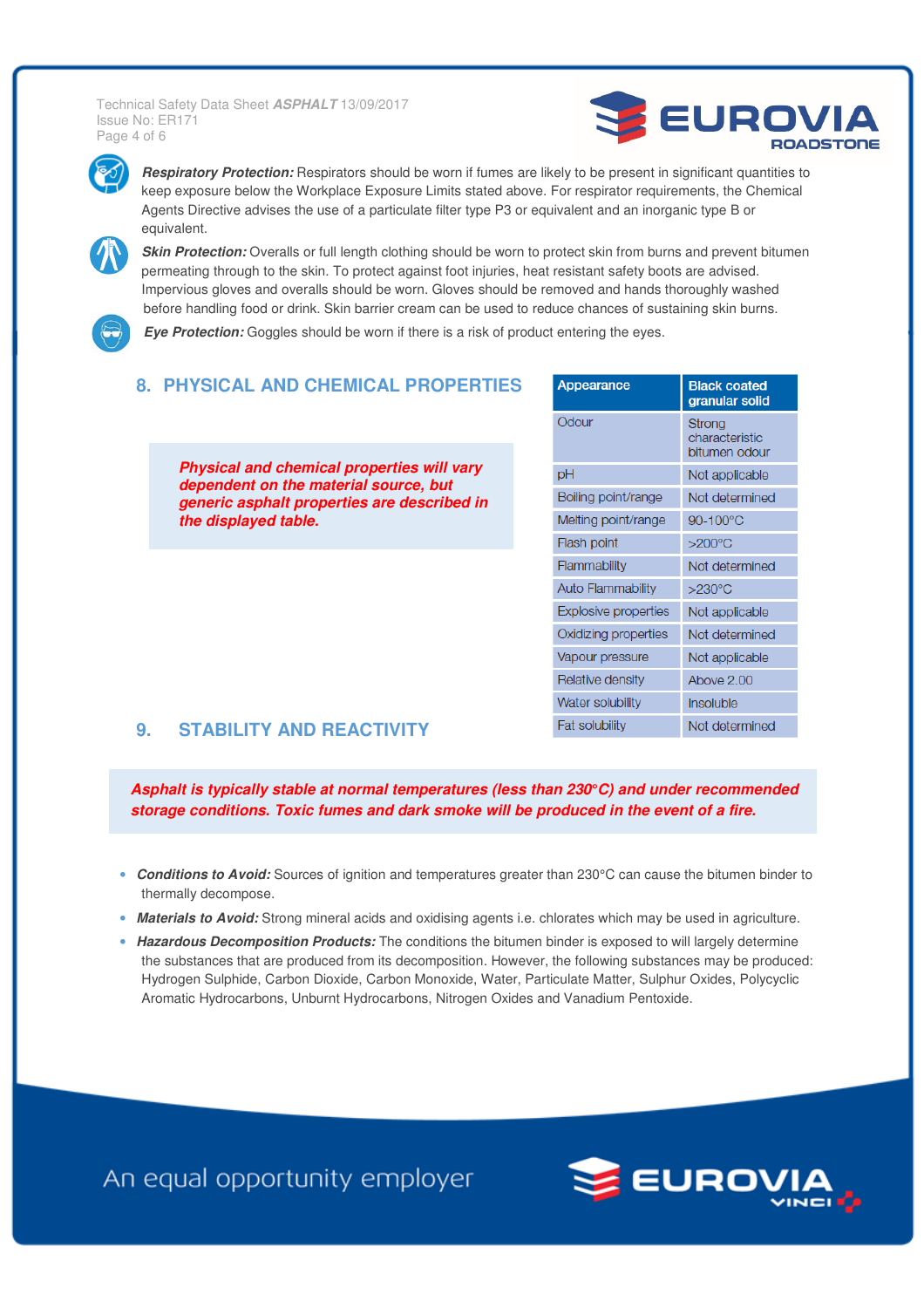Au Technical Safety Data Sheet **ASPHALT** 13/09/2017 Issue No: ER171 Page 5 of 6



## **11. TOXILOGICAL INFORMATION**

**As the IARC classify respirable crystalline silica as a Group 1 carcinogen, long term exposure may cause cancer and prolonged periods of inhalation may lead to silicosis in the lungs.** 

• **Inhalation:** Respiratory system damage may be inflicted due to inhaling respirable aggregate dust from cutting or planing hardened asphalt. Inhaling asphalt fumes over a prolonged period may cause irritation of the respiratory system.

Bitumen used in asphalt may release small amounts of hydrogen supplied gas. With good general ventilation, this is not likely to cause any problems. However, with poorly ventilated enclosed spaces, concentrations may build up to hazardous levels.

- **Skin Contact:** Burns may result from contact with hot asphalt. Prolonged contact of asphalt with the skin may cause dermatitis and malignant warts.
- **Eye Contact:** Long term contact with eyes may cause irritation and damage to the eyes.

### **12. ECOLOGICAL INFORMATION**

**The bitumen binder can pose a low environmental hazard. In order to prevent this, material should be prevented from entering and blocking watercourses. Where used and disposed of as intended, no adverse environmental effects are foreseen meaning asphalt should not pose an ecological hazard.** 

- Mobility: The hardened bituminous product will sink in water and form a solid layer on the surface of the ground, demonstrating its immobility.
- **Persistence and Degradability:** Hardened bituminous materials are resistant to degradation and will persist in the environment.
- **Ecotoxicity:** The product is not expected to be toxic to aquatic organisms.

### **13. DISPOSAL CONSIDERATIONS**

**Hardened asphalt can be readily recycled and effort should be made to reuse the product. Failing this, hardened bituminous material is classified as inert waste and can be disposed of as normal industrial waste in accordance with waste regulations explained below.** 

• **Handling of any residues/waste products:** If asphalt is to be disposed via landfill, reference should be made to the relevant waste management legislation including the requirements of the Hazardous Waste Regulations and the associated Waste Acceptance Criteria. This should ensure the product is disposed of in accordance with local and national legal requirements.